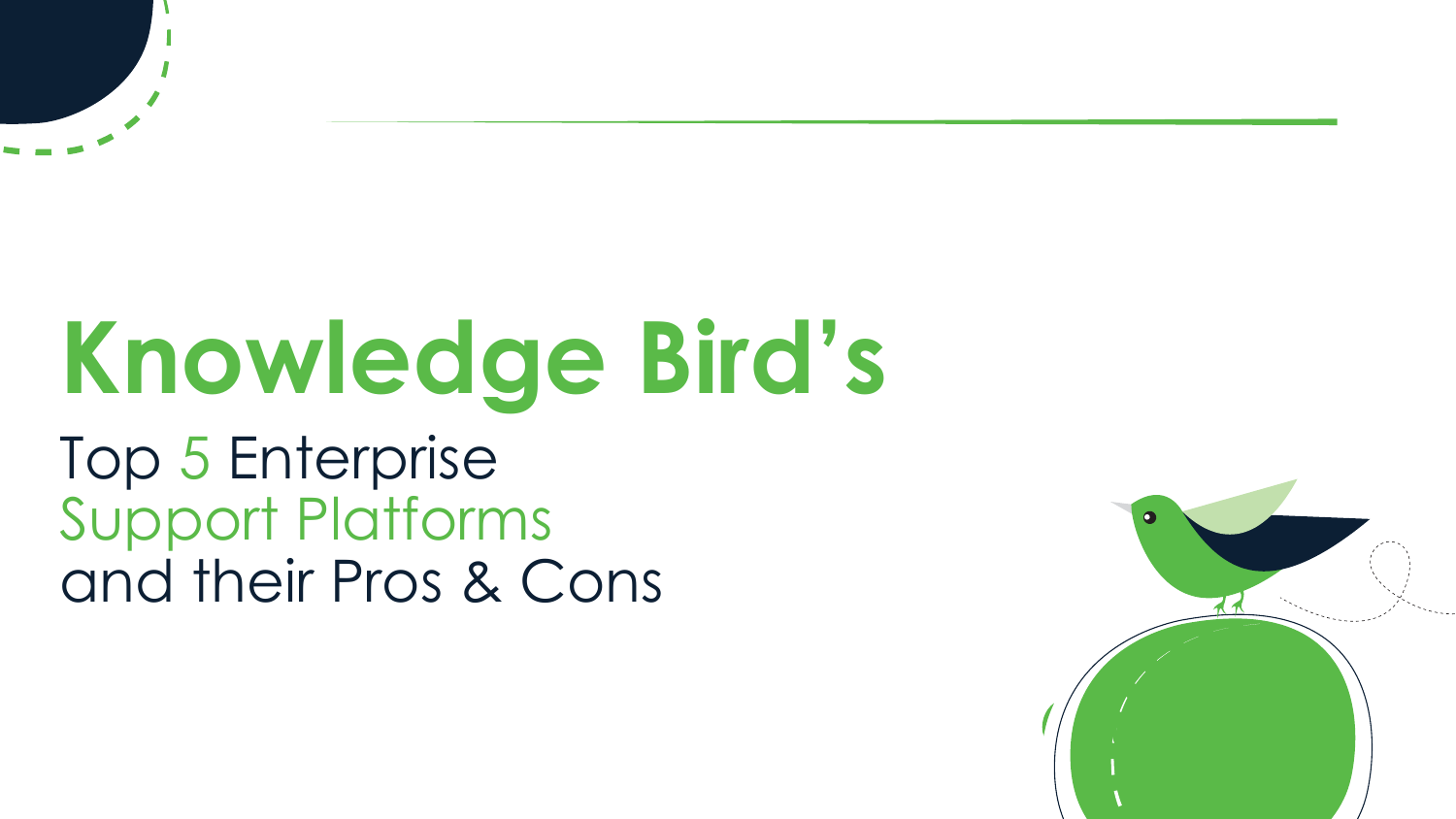The biggest enterprise, operations and customer service management platforms have made considerable efforts to integrate knowledge management functions into their systems of late. The promises of automation in the customer service arena have led to previously underappreciated knowledge management features come to prominence in vendor platforms. Some have built impressive systems from scratch, others have acquired modern knowledge management tools that have been appearing more frequently in the startup scene in recent years.

In either case, the demand is clear. Organisations require service and support management platforms to have built-in knowledge management functionality so they can better serve their customers. For knowledge management to succeed, the actions we're asking our teams to do—capture, update, and reuse knowledge—must be so seamlessly integrated into the normal workflow of problem-solving that it doesn't require context switching and laborious handle-time.

Enterprise-scale organisations have been clear in their request so which of the top platforms have delivered? What are the pros and cons of the best KM-enabled support platforms on the market? In no particular order, here are the top 5 management platforms, what they do well and what needs work.

A KMS that is separate from the case management software and can't easily be searched and written to with minimal clicks, runs the risk of becoming an isolated silo gathering rust in the back garden of company tech stacks.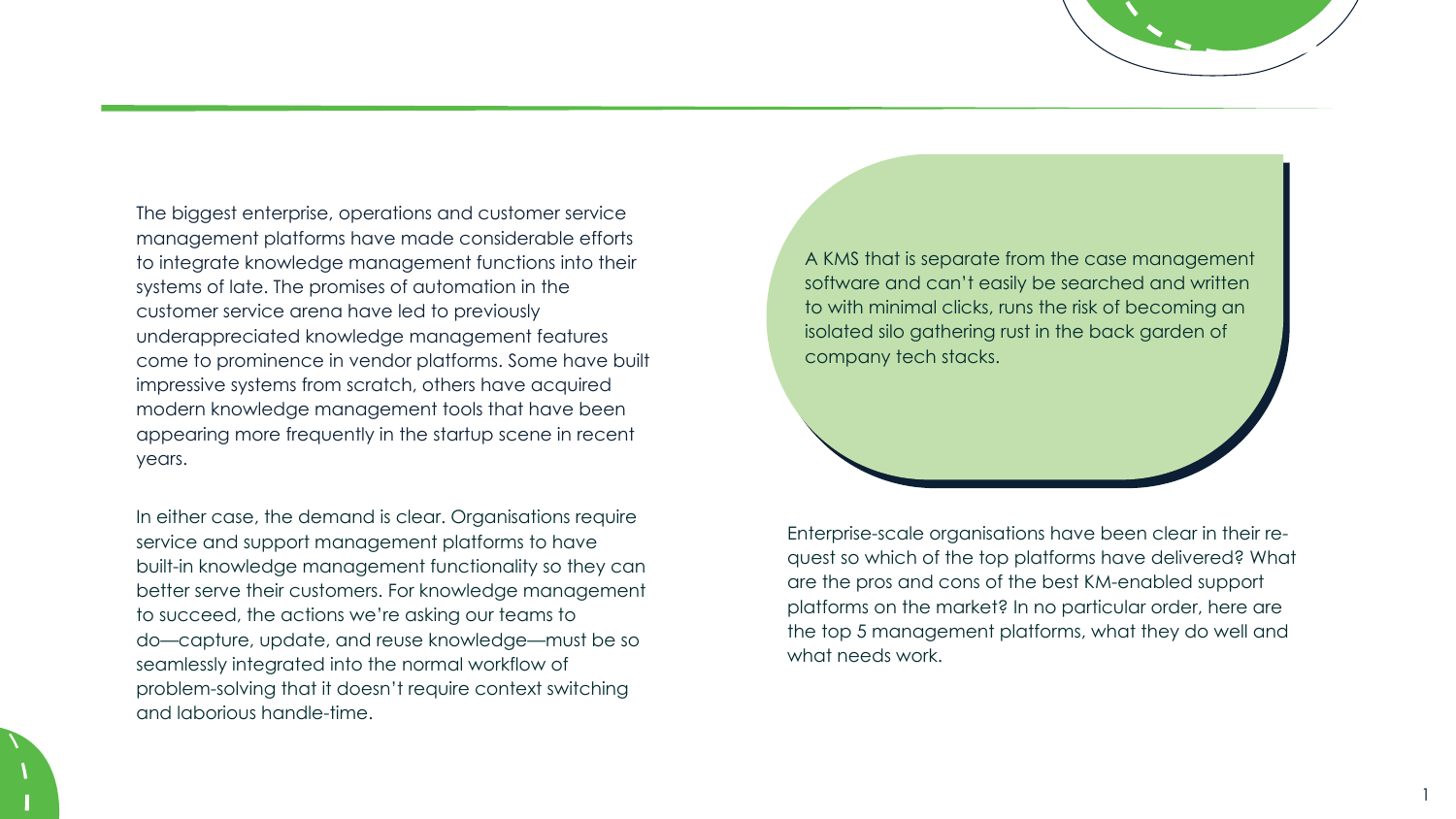ServiceNow is arguably the most widely adopted cloud platform in the enterprise service management market. Based in California, they offer workflow management for employees across multiple business functions including HR, IT, and customer service.

Designed around workflows, ServiceNow comes pre-configured to suit IT services, employee management, customer operations, and those who want to create proprietary products on top of the platform.

Products within the customer operations and IT services workflows, for example, aim to coordinate, automate and solve common requests from customers and staff using accessible tools on the back-end, like Microsoft Teams, and with self-service via customer portals. For each workflow, a handy dashboard provides clear reports and analytics.

# ServiceNow

#### *Creating knowledge from within the ServiceNow case management screen. Image from https://www.servicenow.com/products/knowledge-management.html*

| Go Initiate                                         | CS0020008                                                                                                                                                                                                                                                                            | CS0020032<br>$\otimes$  | CS0020033<br>œ      | ÷<br>$\infty$       |                                                                          |                        |  |
|-----------------------------------------------------|--------------------------------------------------------------------------------------------------------------------------------------------------------------------------------------------------------------------------------------------------------------------------------------|-------------------------|---------------------|---------------------|--------------------------------------------------------------------------|------------------------|--|
| Details                                             |                                                                                                                                                                                                                                                                                      |                         |                     |                     |                                                                          | Create Knowledge       |  |
| Invoice not received<br>Aissunt Centact<br>⊛        | $\circ$<br>Privata<br><b>State</b>                                                                                                                                                                                                                                                   |                         |                     |                     | Co                                                                       | Create Knowledge<br>ତ  |  |
| $51$ As $f11$<br>Details                            | Boseo Adie Lewis * 1-Monete<br>Dpen<br>Interactions:<br>Tasks                                                                                                                                                                                                                        | Tack Skills<br>Requests | Phone<br>Emails (1) | <b>Appointments</b> | Escalations                                                              | more -                 |  |
| - Closure Information<br>$\mathcal{A}_\mathcal{R}$  |                                                                                                                                                                                                                                                                                      |                         |                     | Compose             |                                                                          |                        |  |
| Cleved by                                           |                                                                                                                                                                                                                                                                                      | <b>Cleaning</b>         |                     |                     |                                                                          |                        |  |
| Resistants code                                     | Solved - Fixed by Support/Guidance prov .                                                                                                                                                                                                                                            |                         |                     |                     | A Comments<br>Type your Comments here                                    | A Work notes (Private) |  |
|                                                     |                                                                                                                                                                                                                                                                                      |                         |                     |                     |                                                                          |                        |  |
| Count                                               |                                                                                                                                                                                                                                                                                      |                         |                     |                     |                                                                          |                        |  |
|                                                     | Customer didn't receive invoice because they moved locations and address didn't get updated.                                                                                                                                                                                         |                         |                     |                     | (g)- Everyone can see this convinced                                     |                        |  |
| Newsful due notice                                  |                                                                                                                                                                                                                                                                                      |                         |                     |                     | Activity                                                                 |                        |  |
| To change your address:                             | 1) Use the virtual agent to guide you through the conversation. Just say 'address change' or<br>something similar. The virtual agent will prompt you through the conversation.<br>2) Alternately, go to your Account settings, select Contact Information, then Edit. You can update |                         |                     |                     | John Jason<br>3018 I.3 El 11 mi 34 + field champia<br>State Open was New |                        |  |
| your billing address there.<br>address information. | 3) The third option is to contact your account representative, who can also update your billing                                                                                                                                                                                      |                         |                     |                     | John Jason<br>2018-11-12 11:00:04 + Field (Forger)                       |                        |  |

*Capturing feedback on articles. Image from https://www.servicenow.com/products/knowledge-management.html*

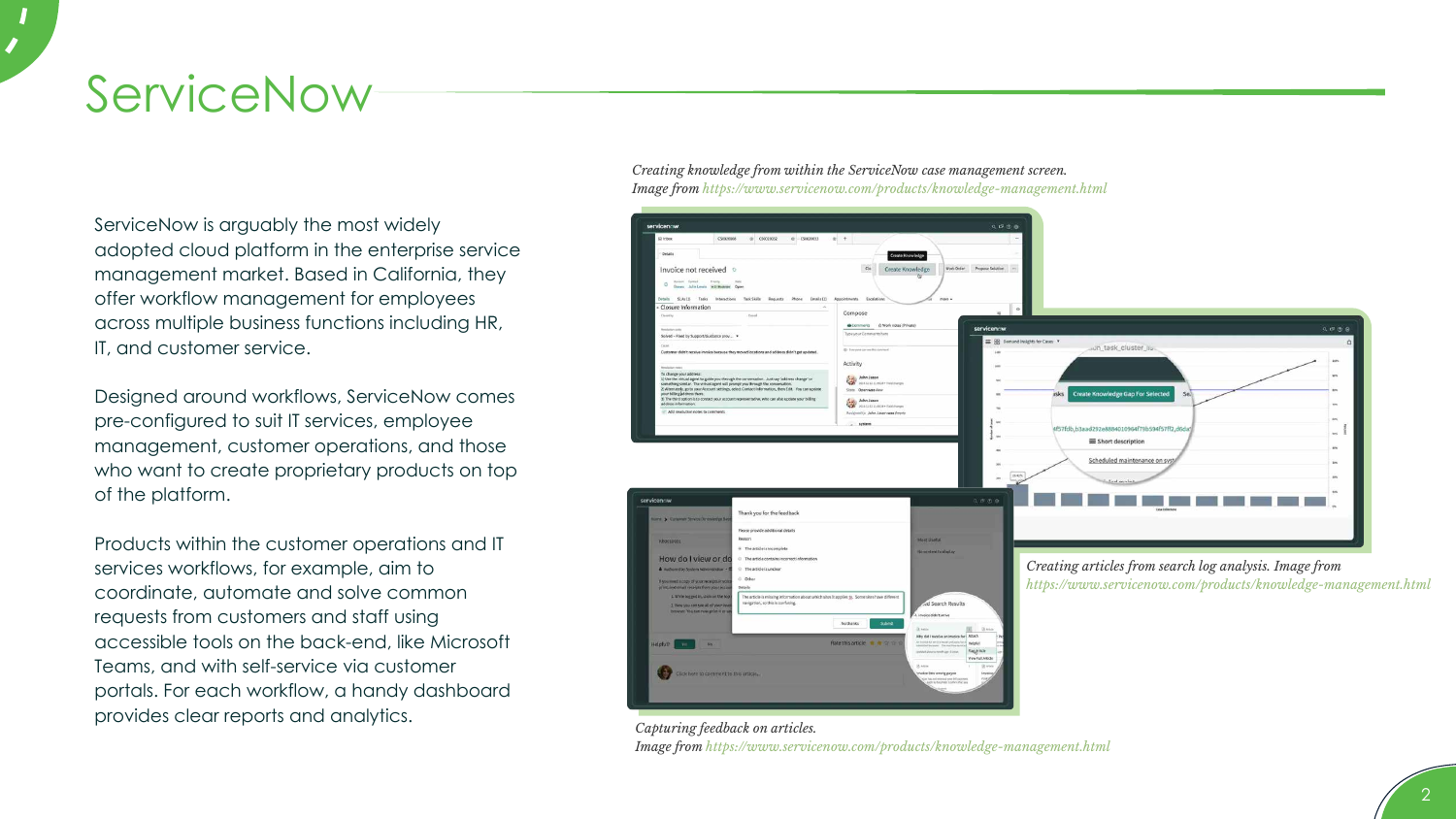

The KMS is easy to get going, at least at a technology level, and adapted for cross-department functionality using different communication channels. Clients typically report seeing a reduction of up to 30% in client request tickets freeing up hours of customer care and IT department time. [7Eleven reported a 93%](https://www.servicenow.com/customers/7-eleven.html)  [drop in case volumes](https://www.servicenow.com/customers/7-eleven.html) and a 75% reduction in customer service response times after installing ServiceNow. ServiceNow, themselves, use KCS internally in technical services and you can read more about how they do it in [this case study.](https://www.servicenow.com/content/dam/servicenow-assets/public/en-us/doc-type/resource-center/case-study/knowledge-management-and-kcs-sn-case-study.pdf)

ServiceNow's knowledge management framework is packed with helpful automated features. Not only does the interface come with all the case management bells and whistles you could possibly need, they are also readily actionable without custom configuration. The system uses [ML to record, suggest,](https://www.servicenow.com/products/knowledge-management.html?campid=32717&cid=p:csm:dg:b:prsp:exa:goog_emea_all_en_CSMT_prsp_Brand:emea:all&s_kwcid=AL!11692!3!513199001187!e!!g!!servicenow%20knowledge%20management&ds_c=GOOG_EMEA_ALL_EN_DEMANDGEN_CSMT_PRSP_Brand_EXA_Top-RES&cmcid=71700000082524675&ds_ag=ServiceNow+Knowledge+Management_EXA&cmpid=58700006979019151&ds_kids=p62820358968&gclid=Cj0KCQjwhr2FBhDbARIsACjwLo1Ehx7vJ6ZgXaj_pdrocRNzb3utPuVcWgzEEOFEbPQfkV9_v_NkJF8aAvhgEALw_wcB&gclsrc=aw.ds)  [and close knowledge gaps](https://www.servicenow.com/products/knowledge-management.html?campid=32717&cid=p:csm:dg:b:prsp:exa:goog_emea_all_en_CSMT_prsp_Brand:emea:all&s_kwcid=AL!11692!3!513199001187!e!!g!!servicenow%20knowledge%20management&ds_c=GOOG_EMEA_ALL_EN_DEMANDGEN_CSMT_PRSP_Brand_EXA_Top-RES&cmcid=71700000082524675&ds_ag=ServiceNow+Knowledge+Management_EXA&cmpid=58700006979019151&ds_kids=p62820358968&gclid=Cj0KCQjwhr2FBhDbARIsACjwLo1Ehx7vJ6ZgXaj_pdrocRNzb3utPuVcWgzEEOFEbPQfkV9_v_NkJF8aAvhgEALw_wcB&gclsrc=aw.ds) either from employees or in the customer experience.

A major benefit to ServiceNow is their commitment to self-service. They constantly improve services with innovative changes gathered from from the wider industry.



As is often the problem with holistic and feature-heavy tools, they can become death by overwhelm. Software lives and dies by the implementation of the functionality and adoption by all users. If the features are too excessive, employees can be deterred, and administrators will be boggled by too much choice, leaving important features underutilised. Start with a lighter package if possible and introduce new features as you go.

ServiceNow's commitment to innovation has its drawbacks. Upgrades every 6 months can require some users to relearn how to use parts of the different tools. While complete retraining isn't required, the inconvenience of figuring out the upgrade can grow frustrating and expensive when further professional services are needed.

The last con is pricing. ServiceNow gives you a free trial option which provides the demo you need. However, pricing is otherwise elusive; and it's highly likely you'll need to factor in professional services costs to leverage the benefits of the platform. Without transparency, you don't really understand costs until you speak to a sales agent which can be off-putting; and with the addition of extra modules and integrations you wind up with a much bigger cost of operations.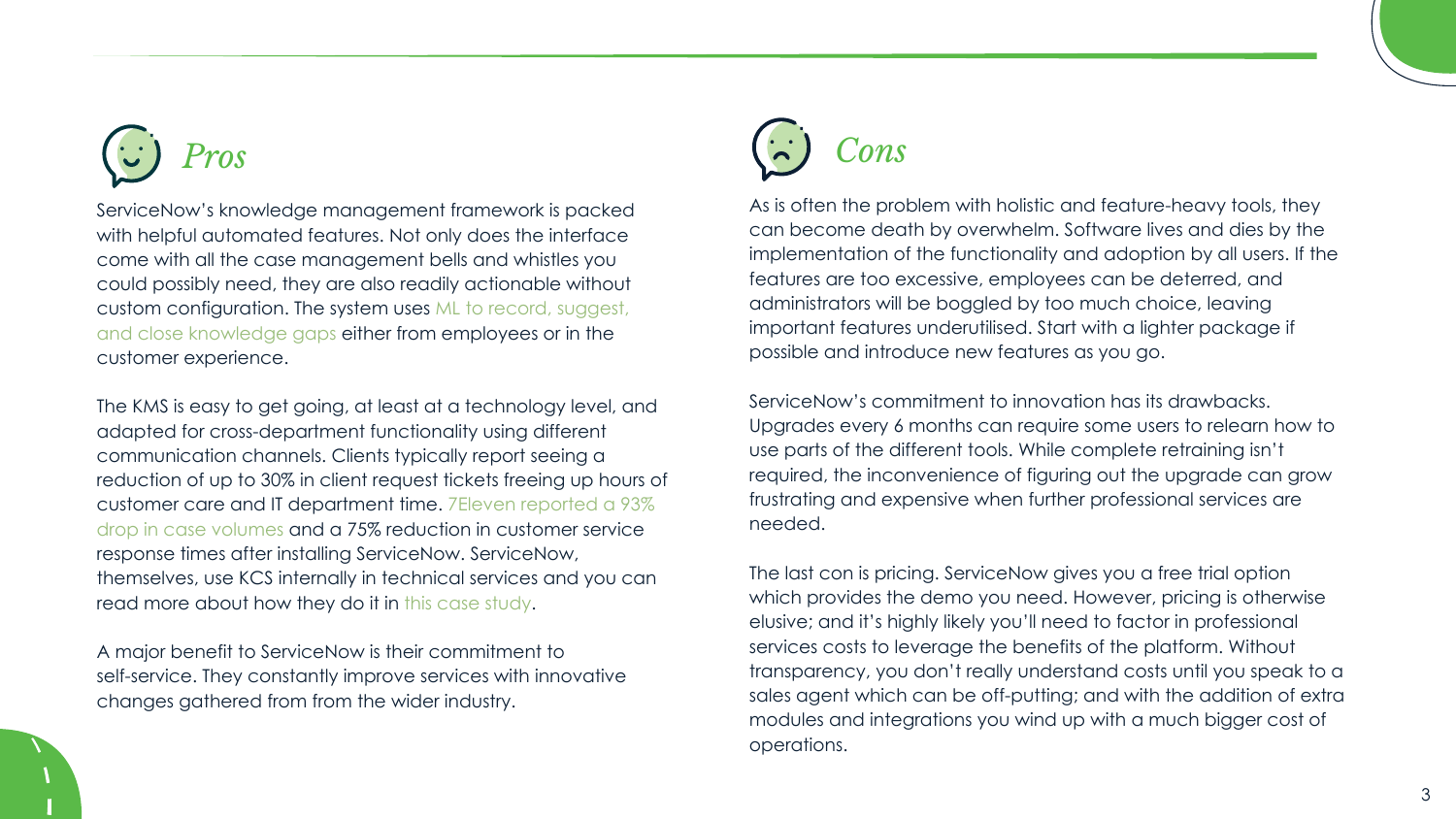[Zendesk](https://www.zendesk.com/) began as a dedicated help desk management tool with a built-in help center that, over time, has expanded to become a broader collection of products. Zendesk provides a customer portal with smart features like live chat and a customer-focused help center.

Customisable and extensible via their apps marketplace, integrations with the likes of Salesforce, Slack and Google Analytics makes it a great tool for tech-savvy teams of all sizes. The KMS focuses on solving customer queries with minimum friction. Well integrated with the ticket-handling functionality, customers can easily find previously answered tickets or raise new ones that can be easily answered with reusable knowledge base content. From the agent perspective, it is easy to add frequently asked tickets to the knowledge base.

# Zendesk

*Linking a suggested answer from Answer Bot to a customer ticket in Zendesk. Image from https://support.zendesk.com/*





### *Creating a knowledge article with Zendesk's Knowledge Capture App. Image from https://support.zendesk.com/*

| refunds                 |                                                         | ×              |            |
|-------------------------|---------------------------------------------------------|----------------|------------|
| 1 result                | z3n-professi                                            |                | Create kno |
| <b>Shipping returns</b> |                                                         |                |            |
| General > FAQ           |                                                         |                |            |
| <b>Link article</b>     |                                                         |                |            |
|                         |                                                         |                |            |
|                         |                                                         |                |            |
|                         |                                                         |                |            |
|                         |                                                         |                |            |
|                         |                                                         | Q              |            |
| 3 results               | z3n-professi  English (US)                              |                |            |
|                         | Can I apply a discount code to<br>an existing purchase? |                |            |
| General > FAQ           |                                                         |                |            |
| <b>Link article</b>     |                                                         |                |            |
|                         |                                                         | · · Answer Bot |            |
| (internal)              | a List of current discount codes                        |                |            |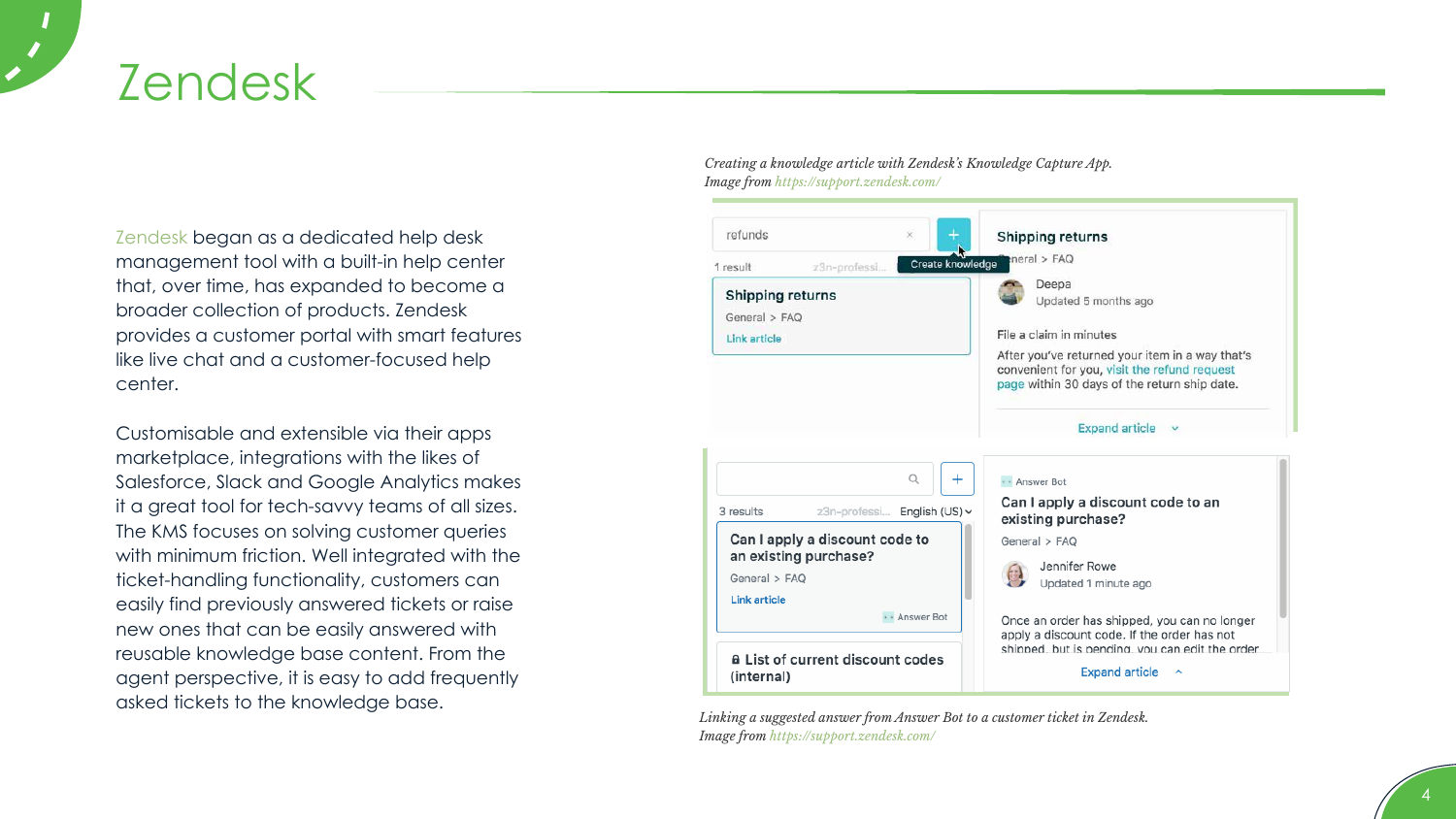

Knowledge management and AI-assisted features are available at every price point, but get more advanced, the more you pay. The per agent fee is US\$99 per month for individual suite professionals. For enterprise suite services, this rises to \$150. The top-of-the-line package is \$215. There are more affordable, smaller team packages starting at \$49 but with fewer of the desirable features.



From a practical use and implementation standpoint, the customer care department of Zendesk ironically leaves a lot to the imagination. There isn't a well-developed professional services or partner ecosystem yet, in contrast to ServiceNow, so teams will need some technical capability to get the best from the platform.



Everything in Zendesk is customizable with the option to add your own branding, colors, and themes. It might not appear crucial but it adds consistency and familiarity to the customer experience which isn't found in all tools.

Adding to that, the [Guide](https://www.zendesk.com/service/help-center/) and [Gather](https://www.zendesk.com/service/community-forum/)  products enable superior customer experience. Gather is the basis for customer community, which is a powerful support channel for products that are complex and highly configurable. The Knowledge Capture app, along with Guide, provides much of the support for Knowledge Centered Service, though there are some minor gaps in creating and modifying knowledge articles in the ticket workflow. Customers can ask questions, raise tickets, and self-serve on their own issues in a fully trackable platform. For the platform purchaser, multiple guides show how to create these portals with ease. Zendesk has certainly been designed with the end-user in mind.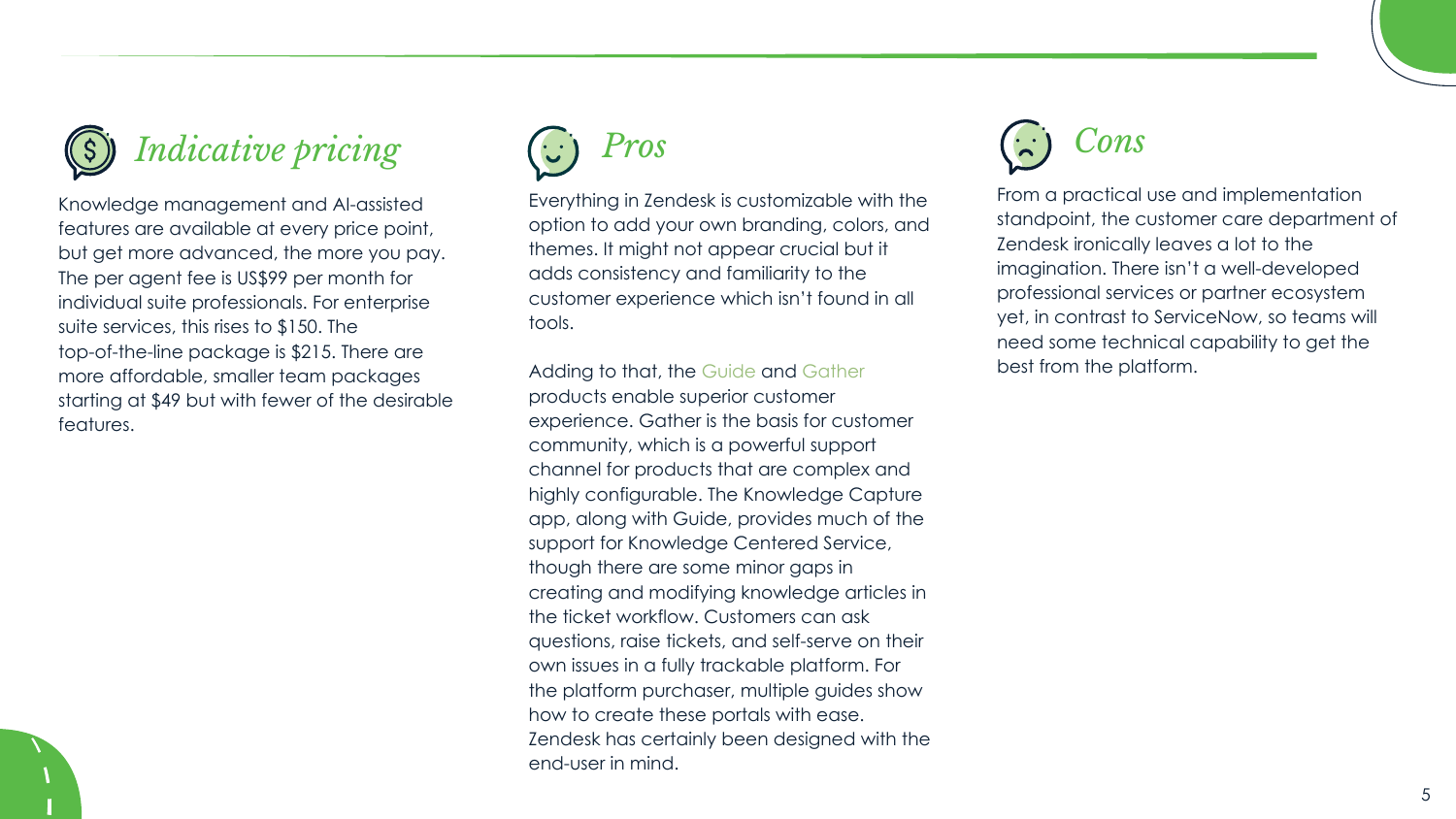BMC Helix is a service and operations management tool aimed at automating and augmenting various business processes. Perhaps best known for their flagship predictive management solution, Next Gen Remedy, BMC is constantly evolving and innovating throughout the service automation industry.

In 2020, they turned their attention to knowledge management systems. Having developed a reputation for big acquisitions, it was no surprise to see KMS powerhouse, [Comaround,](https://www.comaround.com/en/news/bmc-acquires-comaround/) as their next partnership. Comaround has vastly strengthened the self-service experience and knowledge management practices of BMC.

# BMC Helix

*KCS template within the BMC Helix interface.*

*The Electrolux customer portal powered by BMC & Comaround with KCS workflows.* 

### *https://www.electrolux.se/support/*

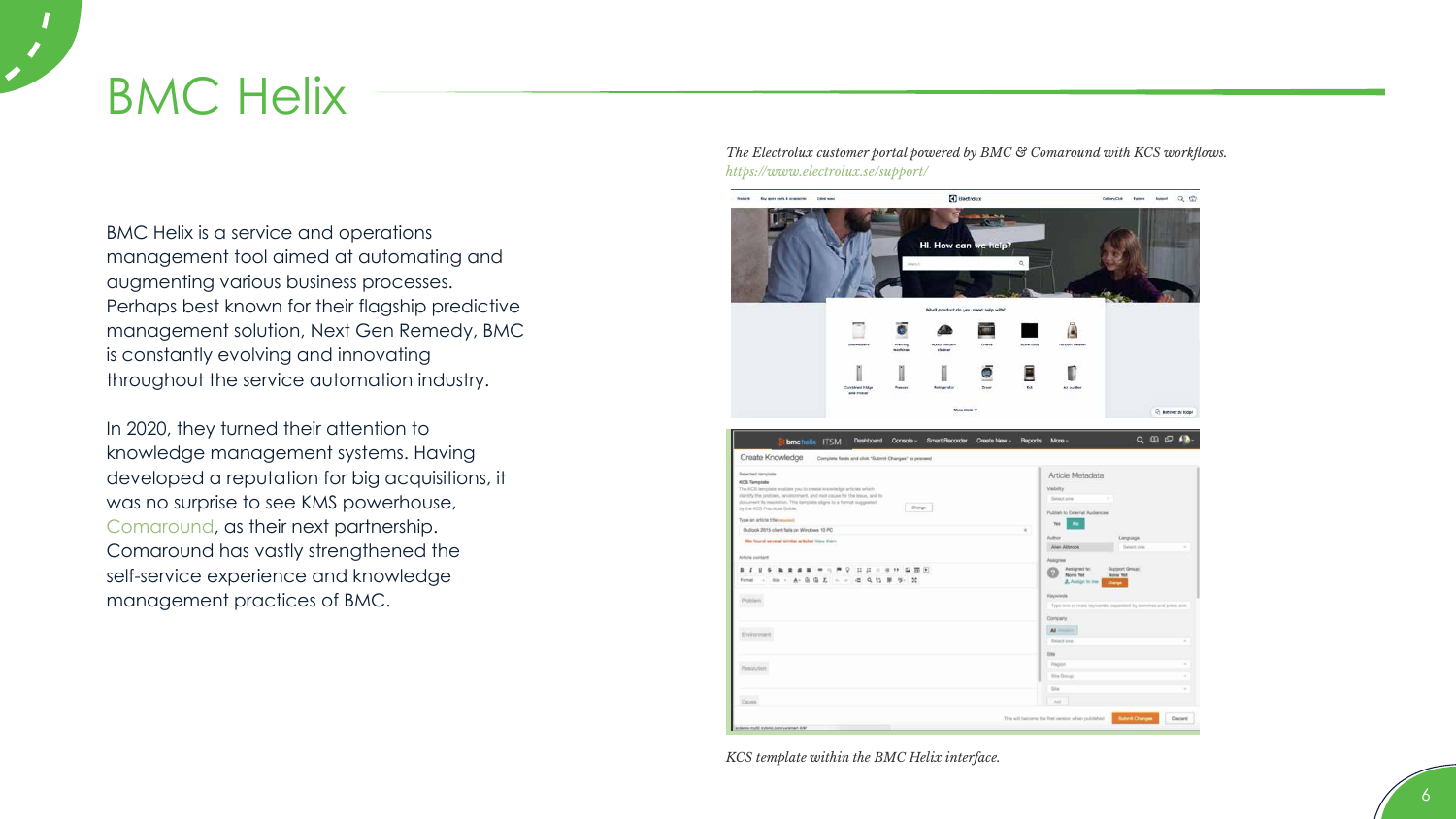# *Pros*

Comaround is known for exceptional self-service customer and agent experiences. It uses advanced AI and natural language processing software through an omnichannel framework to deliver frictionless resolutions. The software is designed to meet customers where they are with the questions they have.

AI interprets and understands user questions and queries in over 100 languages to deliver a personalized experience for customers. The Knowledge Centre Services are always capturing and analysing data to provide trends reports that empower your agents.

In customizing your KMS, how-to articles, explainer videos, and on-hand support are available 24/7. Statistically speaking, BMC notes that clients report a 60% reduction in resolution time, 50% fewer queries, and 30% more satisfied employees. Not bad savings by any measure.

# *Cons*

BMC is another enterprise platform offering a free trial but not explicitly giving you prices. Obviously operation, services, and knowledge management systems are not a one-click purchase but better transparency is needed. What we can say is that the [Helix Control-M,](https://www.bmcsoftware.pt/it-solutions/bmc-helix-control-m-pricing.html)  the business control and data workflow tool, starts at \$29,000 for an annual subscription which does not make it accessible to smaller businesses.

Beyond prohibitive and ambiguous pricing, typical complaints surround the complexity and number of the upgrades. There are excessive add-ons that require you to jump through complicated hoops. The tools are extraordinarily cutting edge, but the accessibility needs streamlining.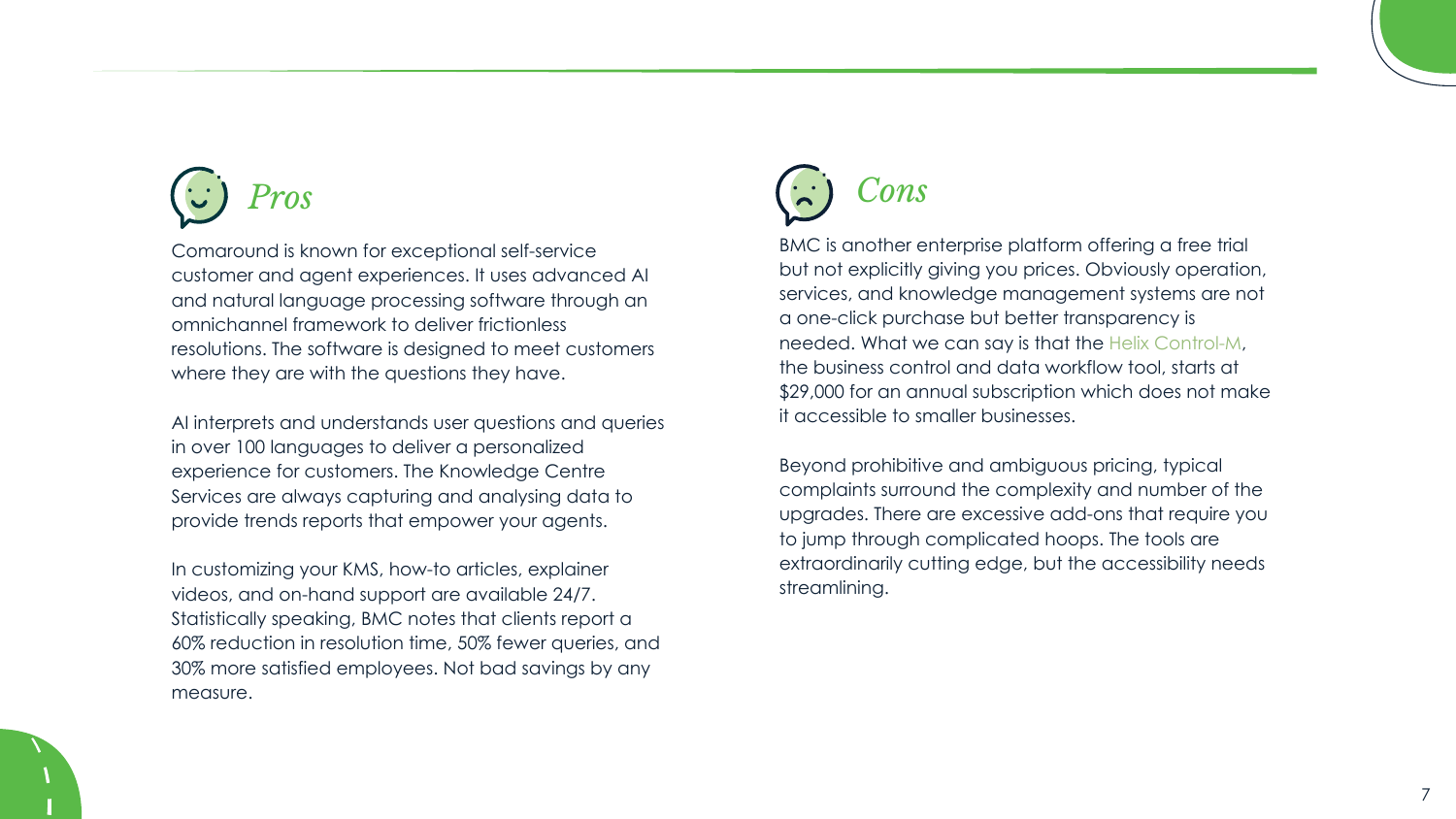[Dixa](https://www.dixa.com/why-dixa/?utm_medium=paidsearch&utm_source=google&utm_campaign=att_mql_search_1901122784_uk_en_search&utm_content=undefined&utm_term=dixa&gclid=Cj0KCQjwhr2FBhDbARIsACjwLo3s_5KBihoQzixqytpSLsth_tOJ-13bLY0HMaKl0QoHr9YP0RgmIAUaAiqbEALw_wcB) is Danish entrant to our list and an emerging enterprise player. The fundamental mission of Dixa started out to stem the impersonal, transactional nature of customer service. To do so, they built a cloud platform that attempts to establish a better relationship between customers and brands while still delivering exceptional experiences for agents and customers alike.

Dixa has also recently acquired and integrated a purpose-built knowledge management system. Having worked with Australian KMS provider, Elevio, since 2019, Dixa acquired the company in early 2021.

# Dixa

*The Dixa interface showing knowledge articles at the right hand side*



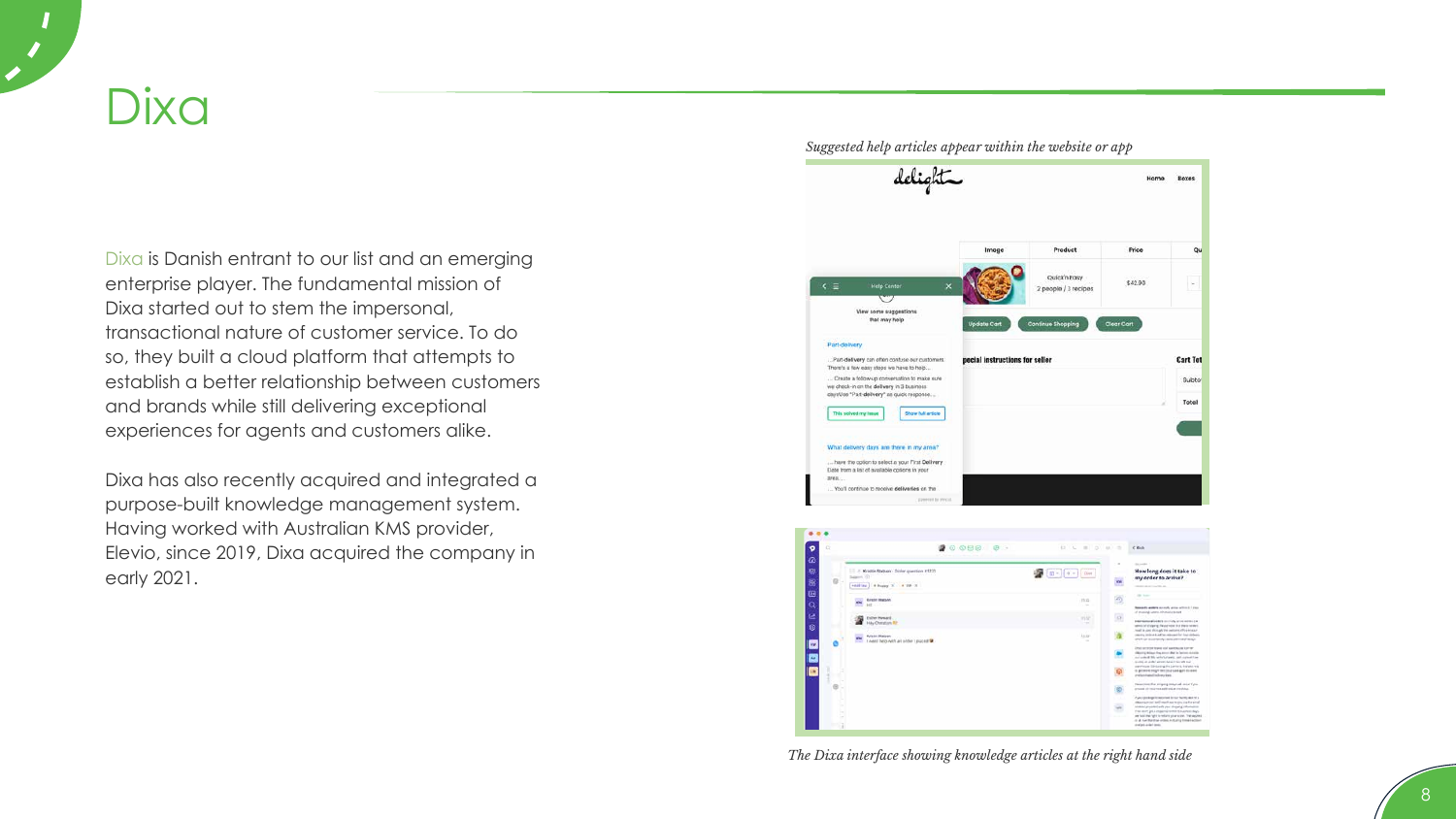

## *Indicative pricing*

In truth, all enterprise grade options are expensive, Dixa included. Starting at US\$99 per agent for the small professional team, the agent per month figure rises to \$179 for the platinum version. Though expensive, the upper-tier program does come with extensive features and a dedicated account manager, which is quite a compelling value proposition compared to the other options in this report.



Because the product is still maturing in the mid-enterprise market, some features considered basic in other platforms are missing and may cause some frustration if you're used to having them. For example, there are only open and closed conversation (i.e. ticket) statuses, so you don't easily know how many new conversations there are in a queue; reporting is still rudimentary, though APIs allow you to export data into tools like Miuros; and speaking of reporting (and SLAs) you can't configure business hours into the maths.



The KM system supports customer service, support agents, and internal teams in a human-centered way. The setup and implementation are unlike most in that it can be turned around in 24 hours or less.

Dixa is cutting 20% of agent's time spent answering repetitive queries in an easy-to-use interface. The interface is similar to an email dashboard showing which queries have been answered automatically and which are outstanding.

Dixa has a firm belief in taking customers away from soulless, impersonal experiences. The software prides itself on being conversational, personal, and actively improving based on customer feedback, even when used as an internal helpdesk system.

The confidence in their system is clear for customers. To prove their worth, Dixa provides an in-depth, [free](https://www.dixa.com/why-dixa/?utm_medium=paidsearch&utm_source=google&utm_campaign=att_mql_search_1901122784_uk_en_search&utm_content=undefined&utm_term=dixa&gclid=Cj0KCQjwhr2FBhDbARIsACjwLo3s_5KBihoQzixqytpSLsth_tOJ-13bLY0HMaKl0QoHr9YP0RgmIAUaAiqbEALw_wcB)  ['savings' calculator](https://www.dixa.com/why-dixa/?utm_medium=paidsearch&utm_source=google&utm_campaign=att_mql_search_1901122784_uk_en_search&utm_content=undefined&utm_term=dixa&gclid=Cj0KCQjwhr2FBhDbARIsACjwLo3s_5KBihoQzixqytpSLsth_tOJ-13bLY0HMaKl0QoHr9YP0RgmIAUaAiqbEALw_wcB) to prospective clients so they can see what expenses will be reduced by enlisting their help. It is a masterclass in confident sales.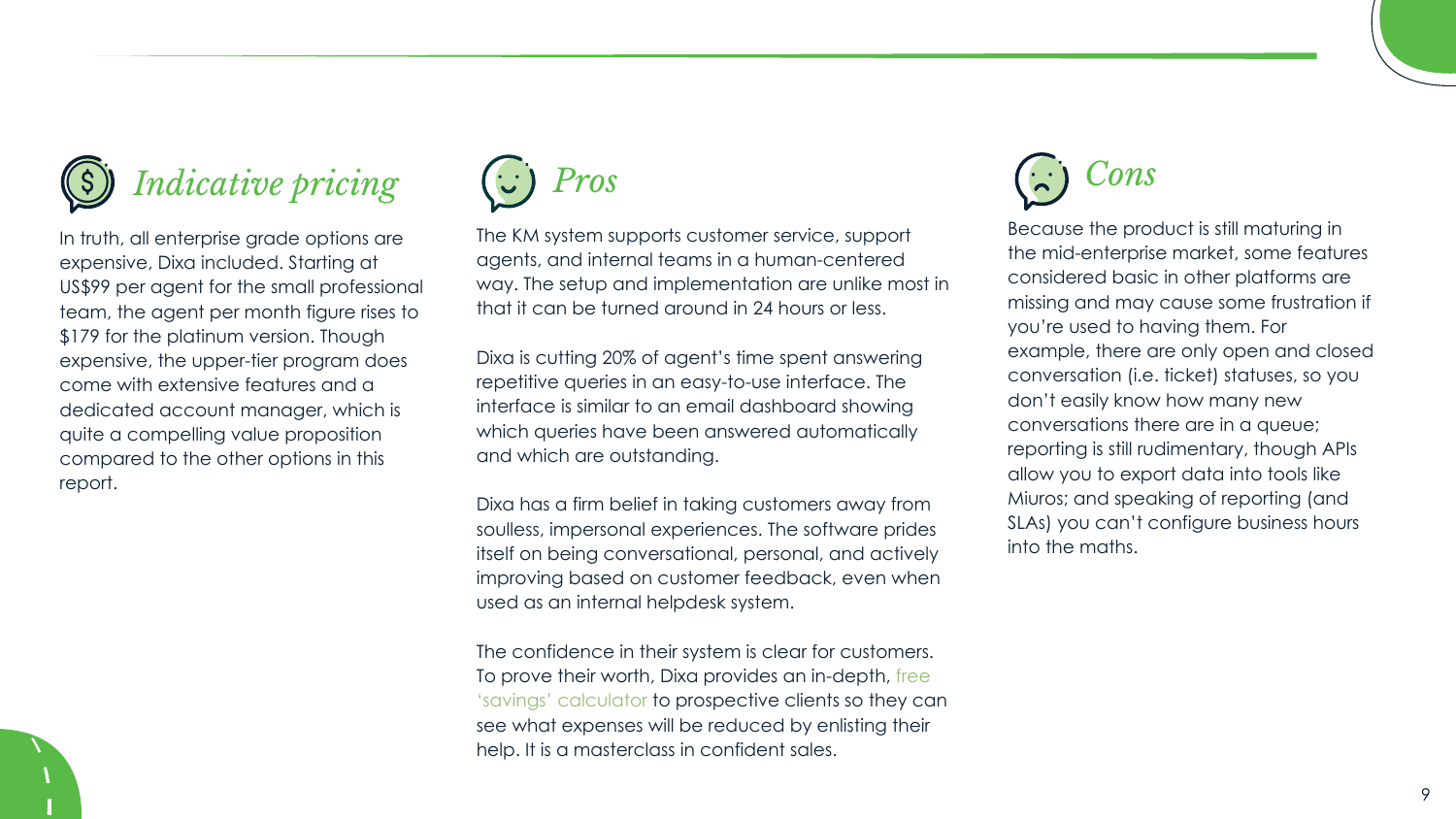Atlassian is one of the well-known heavyweights in a software market full of tech giants. Confluence is Atlassian's extension into the knowledge management systems field and integrates neatly with Jira and Jira Service Management, which has been designed specifically for the needs of enterprise IT. The first rendition of Confluence was released in 2004 and has come a long way as a collaborative and transparent internal wiki-style tool. While wiki software tools don't have the best reputations for simplicity and usability, Confluence has certainly matured in recent years.

## Atlassian Jira Service Management + Confluence



*Extract showing Comalatech template with Tyler Technology's Confluence instance.*

|                                                                        | $P$ Edit |  |  |
|------------------------------------------------------------------------|----------|--|--|
|                                                                        |          |  |  |
|                                                                        |          |  |  |
|                                                                        |          |  |  |
|                                                                        |          |  |  |
|                                                                        |          |  |  |
|                                                                        |          |  |  |
|                                                                        |          |  |  |
|                                                                        |          |  |  |
|                                                                        |          |  |  |
|                                                                        |          |  |  |
|                                                                        |          |  |  |
| <b>Content Standard</b>                                                |          |  |  |
| Article structure is important! Questions? Check the Content Standard. |          |  |  |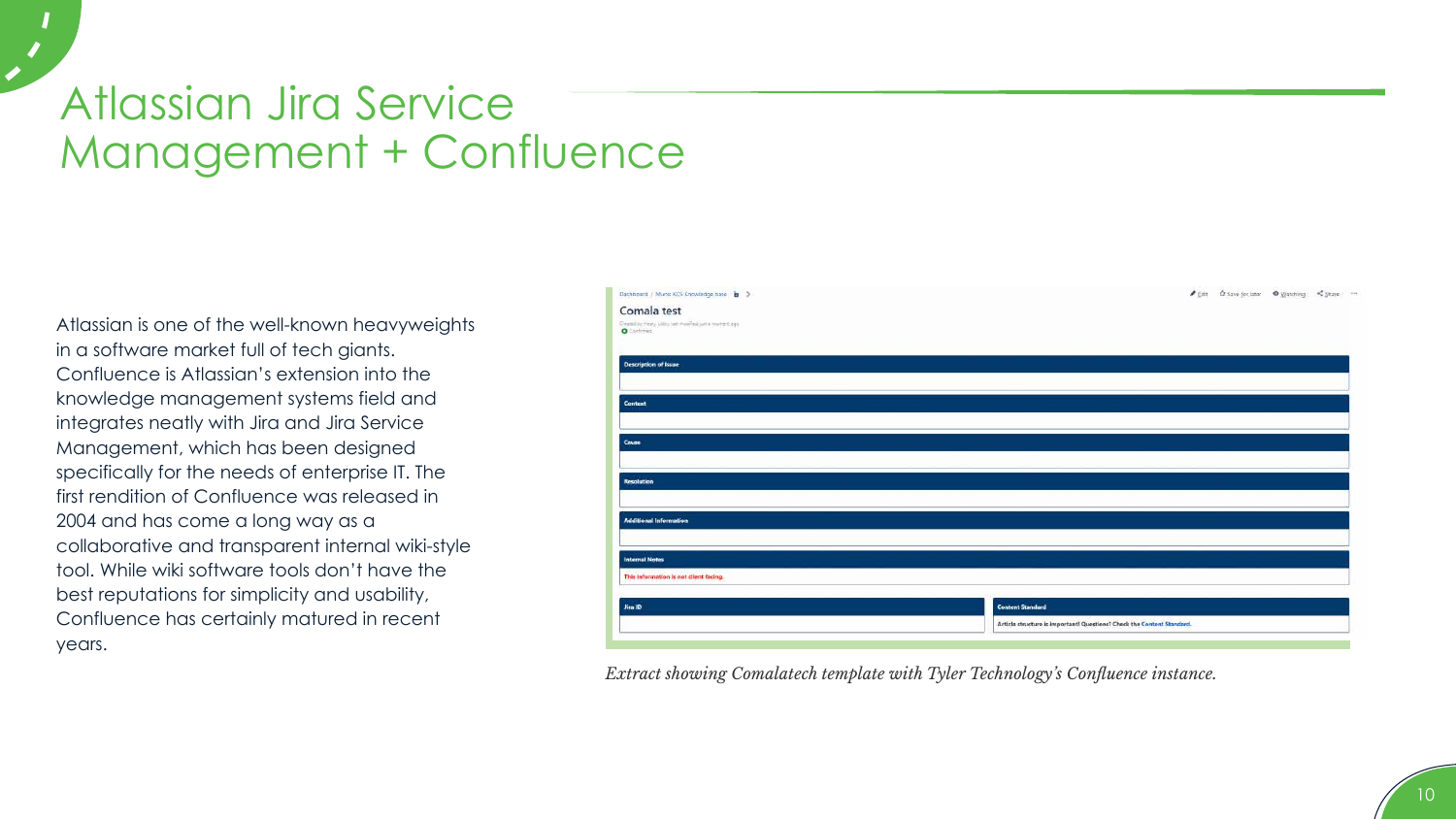

Atlassian provide a [pricing calculator](https://www.atlassian.com/software/jira/service-management/pricing#pricing-calculator) for Jira Service Management, which is helpful, but your agents participating in knowledge management activities will also need a Confluence license.



Confluence is built to be collaborative and content is organized into spaces and pages. Information is categorised into spaces with global or personal accessibility, and each space is like an independently managed wiki so your departments can have their own internal or external facing KMS.

Pages are the building blocks of the spaces. They are the individual articles and information pieces that consumers look for. To help with the perceived inefficiency of KMS, Confluence provides users with 75 unique and helpful templates to use.

Confluence is naturally integrated with Jira tools making them a more powerful software pairing, with workflow automation from ComalaTech, a KCS environment can be very well supported, as seen in this [Tyler Technologies case study.](https://community.atlassian.com/t5/Marketplace-Apps-Integrations/Tyler-Technologies-creates-knowledge-base-for-customer-success/ba-p/1434309)



The Jira pricing, while attractive at scale, can be misleading as add-ons—such as Confluence—and upgrades tend to mount up quickly. Most users will enjoy the pricing initially but to get better value and more functionality, you end up looking at more robust packages. These often come with a reasonably steep learning curve if you are not already familiar with knowledge management or wiki-style systems.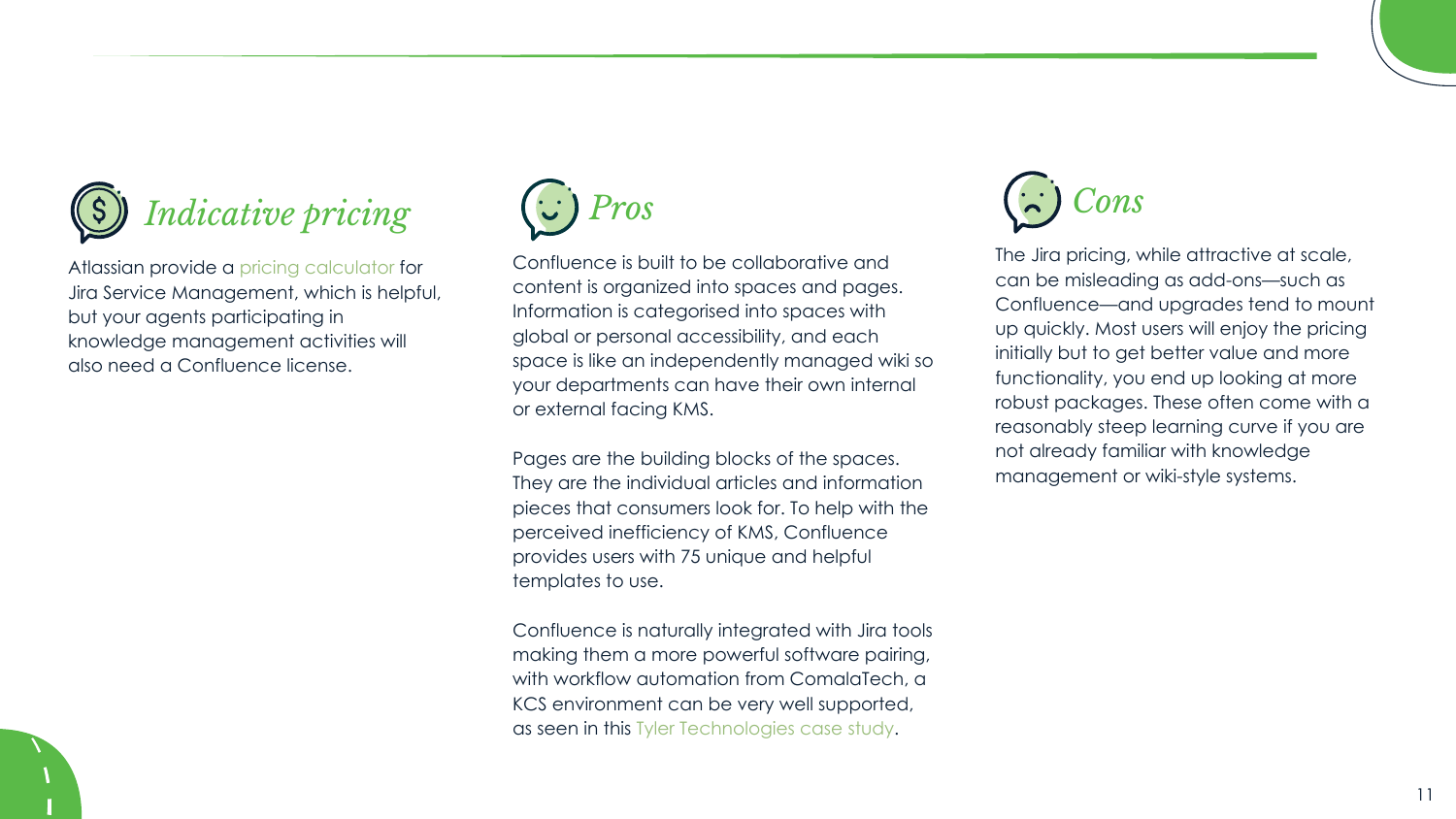There's no outright winner because, as you can see, there are a variety of different attributes to each of the enterprise management platforms and it really comes down to the type of customer, the budget, the preferences of the organisation, and the necessary available integrations. What we can say though, is that these platforms have all made impactful improvements to their knowledge management functionality over time, and how much you get out of any of them will depend on your preparation around governance and strategy; your process design; and, of course, your team behaviours and knowledge-sharing culture.

With consumers' expectations only increasing workforce efficiency, through friction-free self-service and high-quality automation, will be the name of the game and that relies on solid knowledge management.



# In Conclusion